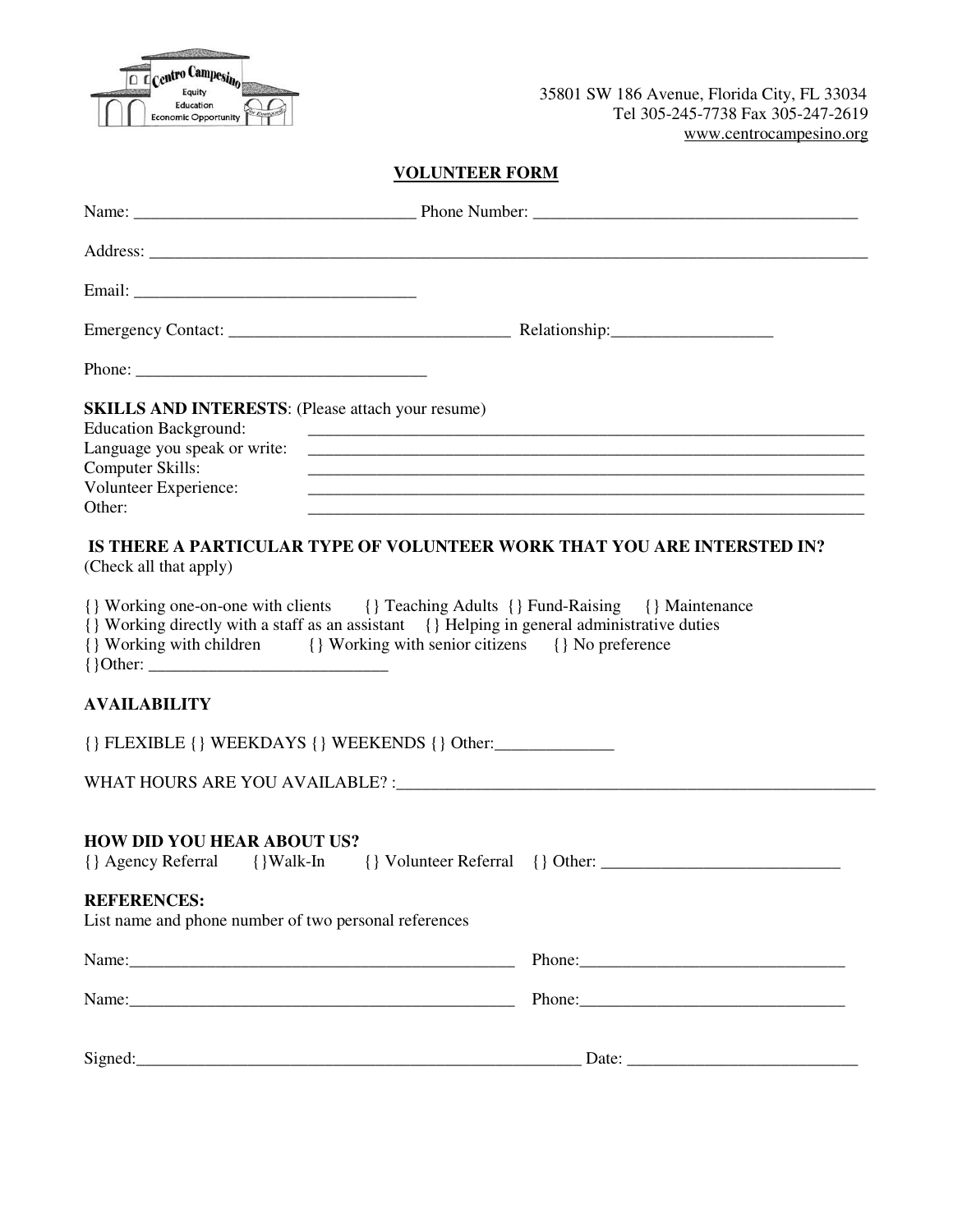

## **ASSUMPTION OF RISK AGREEMENT AND RELEASE**

I fully understand that by volunteering to assist Centro Campesino Farmworker Center, Inc. (herein referred to as CCFC) I am volunteering solely at my own risk.

I further acknowledge that CCFC will not be held liable for any damages arising from personal injuries sustained by me at the work site or traveling to and from my volunteer assignments for CCFC .

I further fully and forever release and discharge CCFC and its directors, employees, and agents from any and all claims, demands, damages, or causes of action, present or future, whether the same be known, anticipated or unanticipated, resulting from arising out of such services.

\_\_\_\_\_\_\_\_\_\_\_\_\_\_\_\_\_\_\_\_\_\_\_\_\_\_\_\_\_\_\_\_\_\_\_ \_\_\_\_\_\_\_\_\_\_\_\_\_\_\_\_\_\_\_\_\_\_\_\_\_\_\_\_\_\_\_\_

\_\_\_\_\_\_\_\_\_\_\_\_\_\_\_\_\_\_\_\_\_\_\_\_\_\_\_\_\_\_\_\_\_\_\_\_ \_\_\_\_\_\_\_\_\_\_\_\_\_\_\_\_\_\_\_\_\_\_\_\_\_\_\_\_\_\_\_\_

I hereby attest that I have completely read and understand the forgoing Assumption of Risk Agreement and Release on this  $\qquad \qquad \text{day of } \qquad \qquad 20 \qquad \qquad .$ 

Volunteer Name Volunteer Signature

Parent/ Guardian's Name Parent/ Guardian's Signature